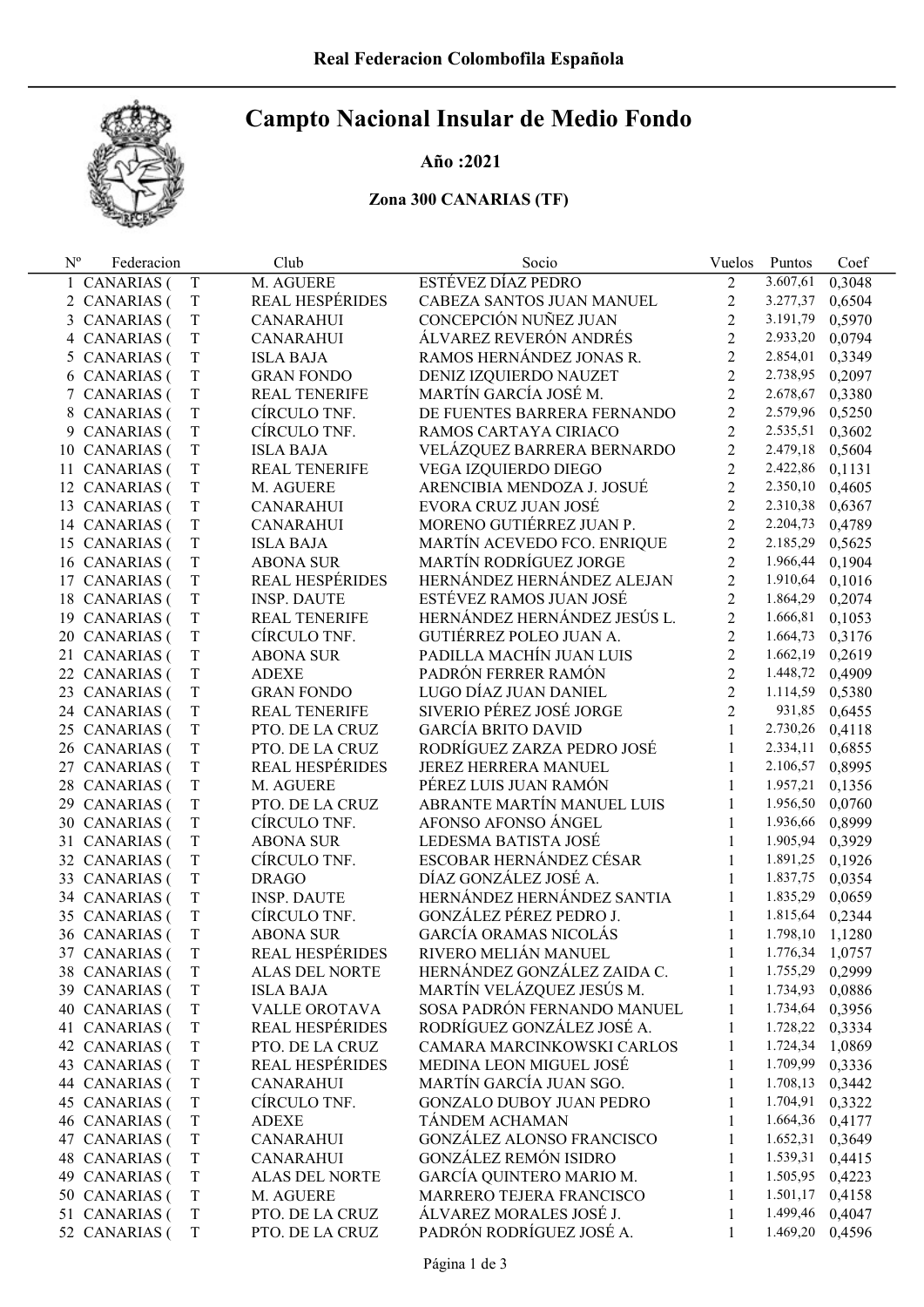## Campto Nacional Insular de Medio Fondo

### Año :2021

## Zona 300 CANARIAS (TF)

| $\mathbf{N}^{\text{o}}$ | Federacion        |             | Club                   | Socio                             | Vuelos | Puntos   | Coef          |
|-------------------------|-------------------|-------------|------------------------|-----------------------------------|--------|----------|---------------|
|                         | 53 CANARIAS (     | T           | CÍRCULO TNF.           | <b>GARCÍA CARVAJAL FRANCISCO</b>  | 1      | 1.464,40 | 0,5345        |
|                         | 54 CANARIAS (     | $\mathbf T$ | <b>GRAN FONDO</b>      | <b>TÁNDEM ARMAS</b>               | 1      | 1.457,83 | 0,5610        |
|                         | 55 CANARIAS (     | $\rm T$     | <b>ADEXE</b>           | <b>JORGE MEDINA ALBERTO</b>       | 1      | 1.395,48 | 0,5951        |
|                         | 56 CANARIAS (     | $\rm T$     | M. AGUERE              | PALMERO AFONSO JUAN DAVID         | 1      | 1.385,25 | 0,5906        |
|                         | 57 CANARIAS (     | T           | CÍRCULO TNF.           | PERAZA MÁRQUEZ GAZMIRA            | 1      | 1.329,92 | 0,6466        |
|                         | 58 CANARIAS (     | $\mathbf T$ | PTO. DE LA CRUZ        | ARA ABRANTE PABLO DE              | 1      | 1.313,53 | 0,6694        |
|                         | 59 CANARIAS (     | $\mathbf T$ | <b>REAL HESPÉRIDES</b> | RODRÍGUEZ ALMENARA JESÚS          | 1      | 1.289,40 | 0,6723        |
|                         | 60 CANARIAS (     | $\mathbf T$ | <b>GRAN FONDO</b>      | FEBLES MARTÍN JOSÉ RAMÓN          | 1      | 1.244,12 | 0,7194        |
|                         | 61 CANARIAS (     | $\mathbf T$ | <b>CANARAHUI</b>       | SÁNCHEZ GARCÍA MANUEL             | 1      | 1.223,08 | 0,6768        |
|                         | 62 CANARIAS (     | $\mathbf T$ | <b>CANARAHUI</b>       | FERRERA RIVERO CARLOS             |        | 1.208,21 | 0,6961        |
|                         | 63 CANARIAS (     | $\mathbf T$ | <b>GRAN FONDO</b>      | GONZÁLEZ NAVARRO SERGIO JOSÉ      |        | 1.167,61 | 0,7475        |
|                         | 64 CANARIAS (     | $\mathbf T$ | <b>INSP. DAUTE</b>     | DEL ROSARIO DÍAZ ANDRÉS           |        | 1.165,46 | 0,7435        |
|                         | 65 CANARIAS (     | T           | <b>GRAN FONDO</b>      | DONATE ALBERTO CARLOS             |        | 1.103,24 | 0,7362        |
|                         | 66 CANARIAS (     | $\mathbf T$ | CÍRCULO TNF.           | DE FUENTES BARRERA CARLOS         | 1      | 1.074,58 | 0,8324        |
|                         | 67 CANARIAS (     | $\mathbf T$ | <b>GRAN FONDO</b>      | ITURRIBARRÍA MARTÍN ÁNGEL         |        | 1.041,62 | 0,8125        |
|                         | 68 CANARIAS (     | $\mathbf T$ | <b>ISLA BAJA</b>       | LUIS MARTÍN FCO. JAVIER           | 1      | 1.031,88 | 0,7016        |
|                         | 69 CANARIAS (     | $\mathbf T$ | PTO. DE LA CRUZ        | MACHADO DUQUE FERNANDO            |        | 1.000,26 | 0,8510        |
|                         | 70 CANARIAS (     | $\mathbf T$ | <b>GRAN FONDO</b>      | MONTIEL TORRES DIEGO              |        | 1.000,00 | 0,0159        |
|                         | 71 CANARIAS (     | $\mathbf T$ | VALLE OROTAVA          | LÓPEZ CARBALLO RAMÓN              |        | 1.000,00 | 0,0650        |
|                         | 72 CANARIAS (     | $\mathbf T$ | VALLE OROTAVA          | HERNÁNDEZ PÉREZ FRANCISCO J.      |        | 1.000,00 | 0,0823        |
|                         | 73 CANARIAS (     | $\mathbf T$ | <b>ADEXE</b>           | MARTÍN TABARES LEOPOLDO           |        | 1.000,00 | 0,0885        |
|                         | 74 CANARIAS (     | $\mathbf T$ | <b>REAL HESPÉRIDES</b> | SIMÓ EDEL RICARDO                 |        | 997,15   | 0,8200        |
|                         | 75 CANARIAS (     | $\mathbf T$ | CÍRCULO TNF.           | GONZÁLEZ VARGAS MARIO FCO.        |        | 996,26   | 0,0148        |
|                         | 76 CANARIAS (     | $\mathbf T$ | <b>REAL HESPÉRIDES</b> | RODRÍGUEZ DE PAZ FERNANDO         | 1      | 987,82   | 0,0651        |
|                         | 77 CANARIAS (     | $\mathbf T$ | REAL HESPÉRIDES        | <b>GROSSO GONZÁLEZ SERGIO</b>     |        | 960,11   | 0,1299        |
|                         | 78 CANARIAS (     | $\mathbf T$ | PTO. DE LA CRUZ        | PALOMARES HERNÁNDEZ RICARDO       | 1      | 956,64   | 0,1286        |
|                         | 79 CANARIAS (     | $\mathbf T$ | CÍRCULO TNF.           | <b>GOYA RODRÍGUEZ FCO. JAVIER</b> | 1      | 946,64   | 0,1009        |
|                         | 80 CANARIAS (     | $\mathbf T$ | <b>REAL TENERIFE</b>   | <b>MARTÍN HERNÁNDEZ JOSÉ</b>      | 1      | 938,18   | 0,0952        |
|                         | 81 CANARIAS (     | $\mathbf T$ | <b>REAL TENERIFE</b>   | <b>TABARES RODRÍGUEZ DIEGO</b>    |        | 930,74   | 0,1117        |
|                         | 82 CANARIAS (     | $\mathbf T$ | REAL HESPÉRIDES        | RODRÍGUEZ RODRÍGUEZ RAMÓN         |        | 923,90   | 0,1560        |
|                         | 83 CANARIAS (     | $\mathbf T$ | PTO. DE LA CRUZ        | CALZADILLA LORENZO ANTONIO        |        | 905,09   | 0,0477        |
|                         | 84 CANARIAS (     | $\mathbf T$ | PTO. DE LA CRUZ        | RODRIGUEZ GONZÁLEZ PEDRO J.       |        | 891,40   | 0,1813        |
|                         | 85 CANARIAS (     | $\mathbf T$ | CÍRCULO TNF.           | AGUILAR PÉREZ JOSÉ RAMÓN          |        | 890,01   | 0,9362        |
|                         | 86 CANARIAS (     | $\mathbf T$ | <b>CULTURAL CHINE</b>  | GARCÍA DÍAZ JOSÉ                  |        | 889,55   | 0,1529        |
| 87                      | <b>CANARIAS</b> ( | T           | <b>ISLA BAJA</b>       | HERNÁNDEZ HERNÁNDEZ MOISÉS        |        | 887,35   | 0,1850        |
|                         | 88 CANARIAS (     | $\rm T$     | <b>ADEXE</b>           | LEDESMA BACALLADO LUCIA N.        |        |          | 864,87 0,0090 |
|                         | 89 CANARIAS (     | Τ           | <b>ABONA SUR</b>       | <b>GONZÁLEZ RIVERO CRISTO</b>     | 1      | 861,61   | 0,0165        |
|                         | 90 CANARIAS (     | T           | <b>CANARAHUI</b>       | GUTIÉRREZ SEPULVEDA VÍCTOR D.     |        | 858,95   | 0,1795        |
|                         | 91 CANARIAS (     | $\mathbf T$ | <b>REAL TENERIFE</b>   | HERRERA HERNÁNDEZ ARMANDO         | 1      | 853,38   | 0,9956        |
|                         | 92 CANARIAS (     | $\mathbf T$ | <b>ABONA SUR</b>       | DELGADO TRUJILLO MIGUEL R.        |        | 846,41   | 0,2577        |
|                         | 93 CANARIAS (     | $\mathbf T$ | <b>REAL HESPÉRIDES</b> | MENDOZA PEÑA JOSÉ JAVIER          | 1      | 830,71   | 0,2310        |
|                         | 94 CANARIAS (     | $\mathbf T$ | <b>GRAN FONDO</b>      | GÓMEZ BAUTE VICTOR D.             |        | 822,39   | 0,2185        |
|                         | 95 CANARIAS (     | $\mathbf T$ | <b>CANARAHUI</b>       | PLASENCIA HERRERA EDUARDO         |        | 821,58   | 0,9564        |
|                         | 96 CANARIAS (     | $\mathbf T$ | REAL HESPÉRIDES        | MARICHAL AGUIAR DOMINGO           | 1      | 816,42   | 0,0597        |
|                         | 97 CANARIAS (     | $\mathbf T$ | PTO. DE LA CRUZ        | MELIÁN FUMERO LUIS ÁNGEL          | 1      | 814,41   | 0,2286        |
|                         | 98 CANARIAS (     | $\rm T$     | <b>GRAN FONDO</b>      | FUENTES PÉREZ JOSÉ JUAN           | 1      | 809,61   | 1,0207        |
|                         | 99 CANARIAS (     | $\mathbf T$ | REAL TENERIFE          | REVERÓN DELGADO ALONSO            | 1      | 804,08   | 0,2273        |
|                         | 100 CANARIAS (    | $\rm T$     | <b>GRAN FONDO</b>      | TÁNDEM BRYAN - MONTIEL            | 1      | 796,45   | 0,0577        |
|                         | 101 CANARIAS (    | $\rm T$     | <b>REAL TENERIFE</b>   | PÉREZ HERNÁNDEZ DOMINGO           | 1      | 765,08   | 0,2513        |
|                         | 102 CANARIAS (    | $\rm T$     | PTO. DE LA CRUZ        | PALOMARES GONZÁLEZ JAVIER         | 1      | 762,94   | 0,2530        |
|                         | 103 CANARIAS (    | $\rm T$     | PTO. DE LA CRUZ        | <b>BELLO GONZÁLEZ EMILIO</b>      | 1      | 757,94   | 0,2612        |
|                         | 104 CANARIAS (    | $\mathbf T$ | VALLE OROTAVA          | CABRERA CABRERA JOSÉ A.           | 1      | 754,85   | 0,2737        |